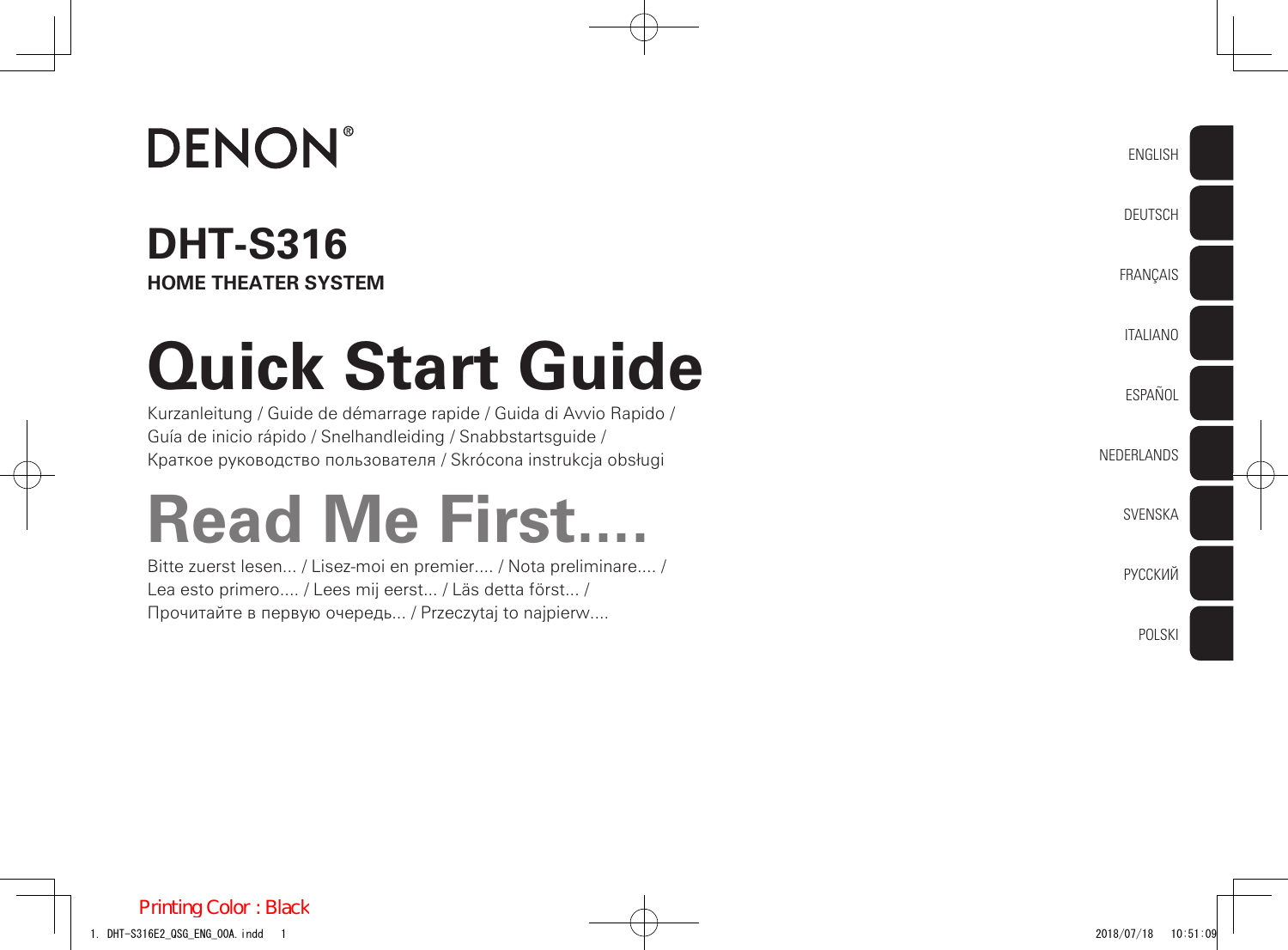## **Welcome Before You Begin**

#### Thank you for choosing a Denon TV Sound system. This guide provides step-by-step instructions for setting up your TV Sound system.



**What You Need**



• These drawings are for illustrative purposes only and may not represent the actual product(s).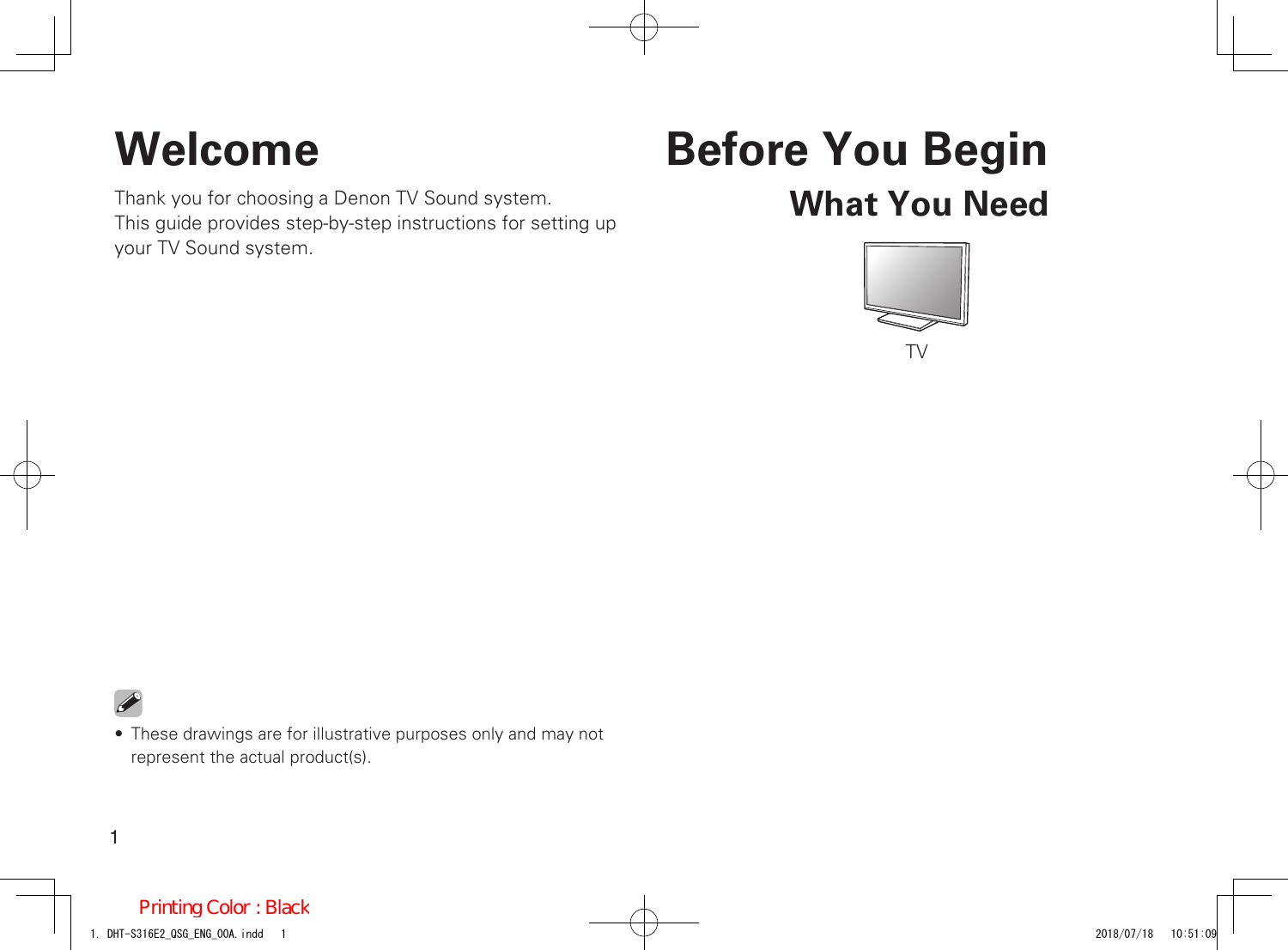### **What's In the Box**







Soundbar Subwoofer Cuick Start Guide Safety Instructions





HDMI cable **CONICCO** Optical digital cable **Wall mount spacers** Remote control unit (RC-1230)



Cautions on Using Batteries **Notes on radio** Wall mount template **Power cords** 



R03/AAA battery





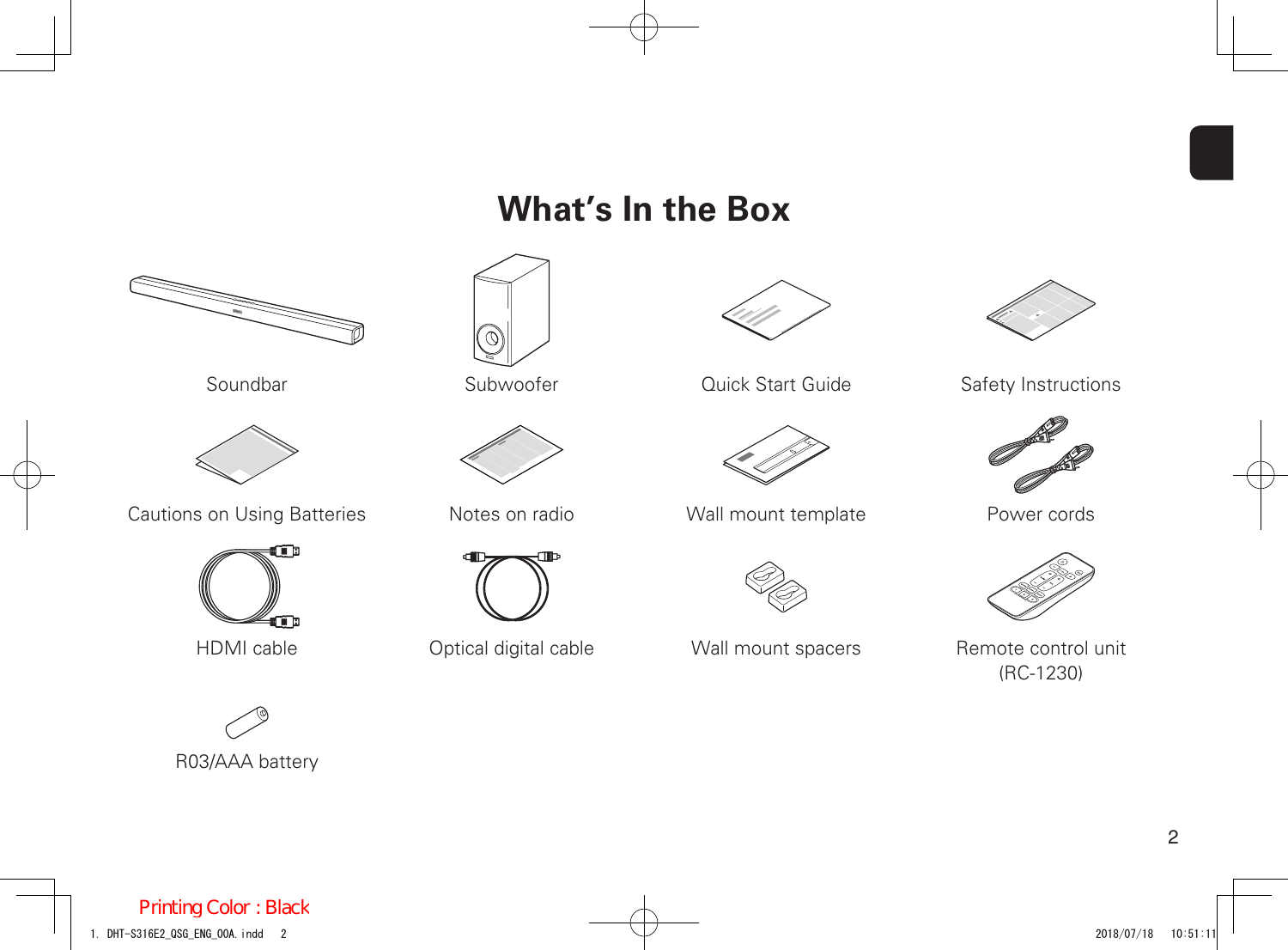### **Installing batteries in the remote control unit**



## **Setup**

#### **There are six steps to the setup process.**

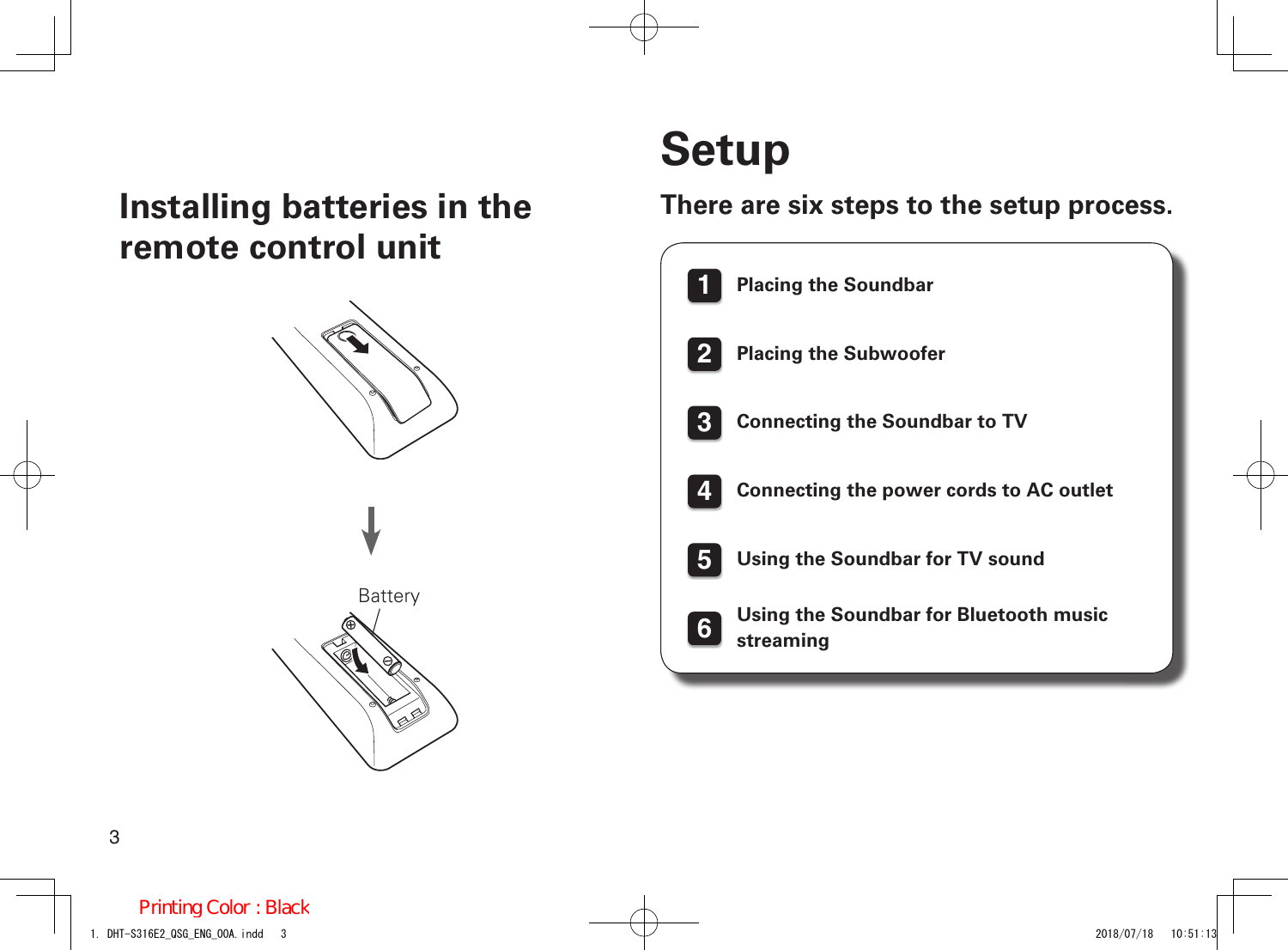

Place the Soundbar in front of the TV.



- The Soundbar can be wall-mounted using the integrated keyhole mounts. Refer to the wall mount template in the PE bag which contains multiple documents. (Same as this Quick Start Guide bag.)
- • If you want to install your Soundbar on a wall, please refer to the Owner's Manual for mounting instructions or contact your Denon dealer for assistance.

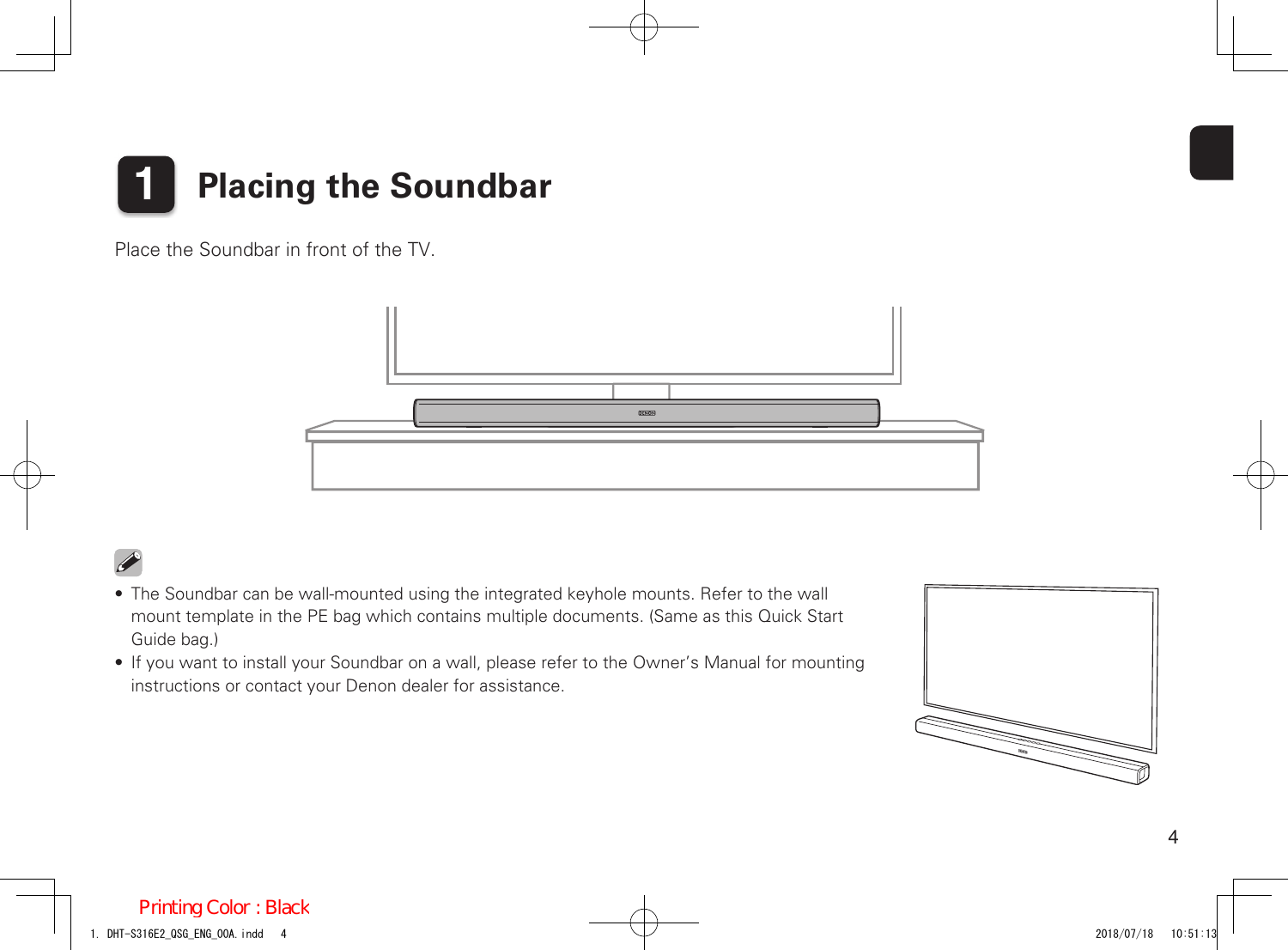

Place the Subwoofer on the floor near the Soundbar.

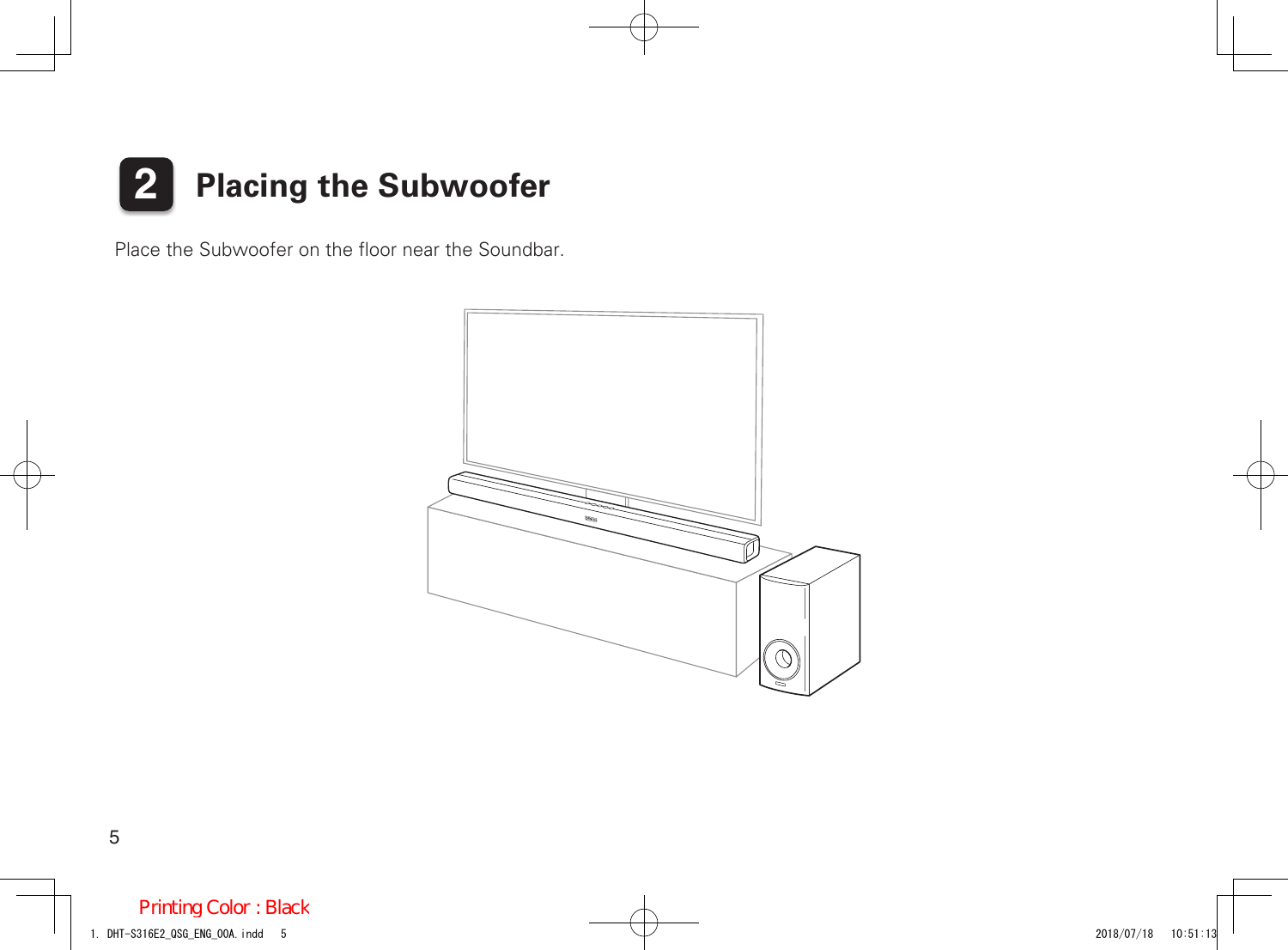## **3 Connecting the Soundbar to TV**

For TVs with ARC (Audio Return Channel) support, connect the Soundbar to the TV with the included HDMI cable.





• If the TV does not support ARC, connect it to the Soundbar using the included HDMI cable and optical digital cable.

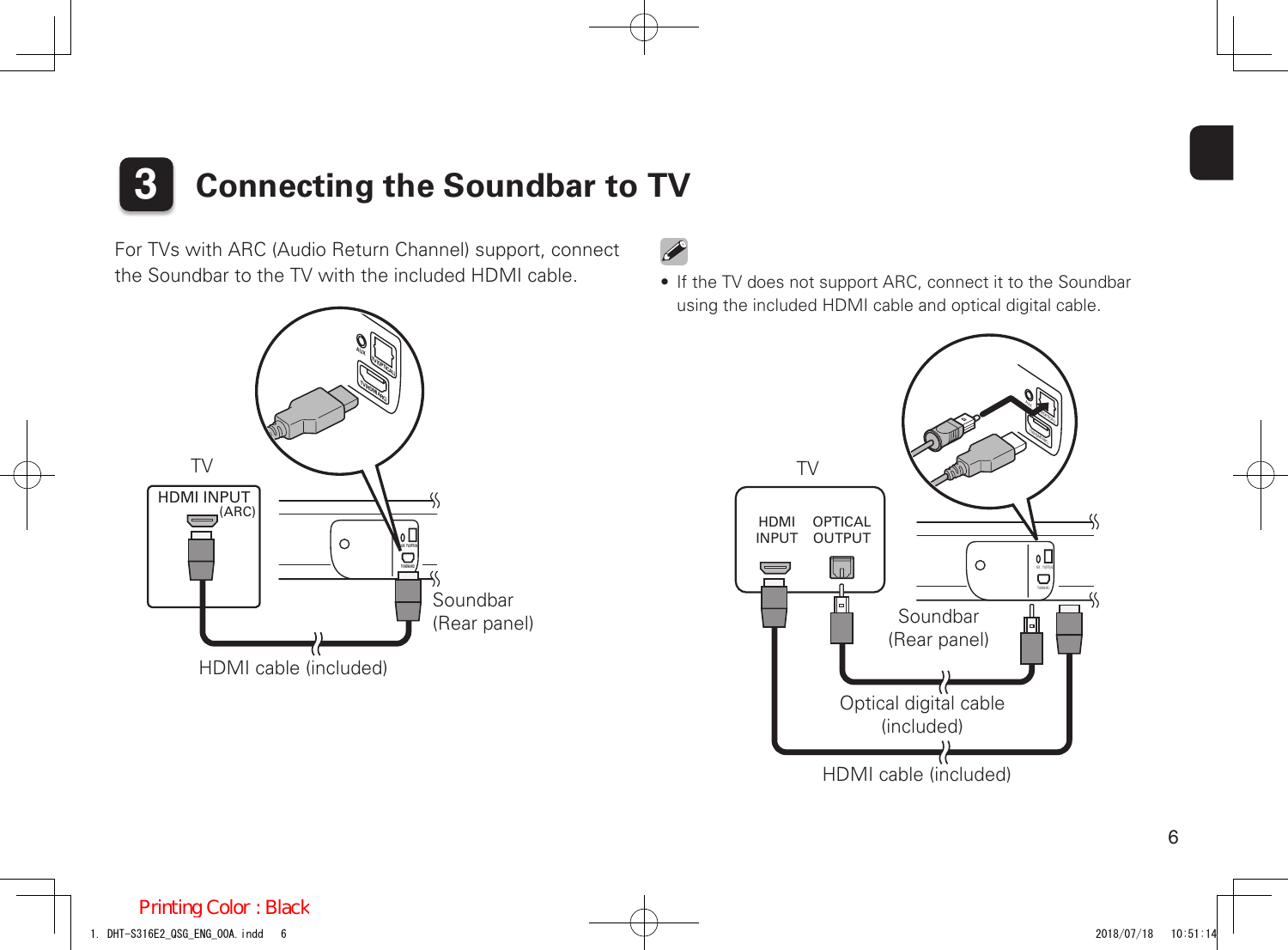## **4 Connecting the power cords to AC outlet**

Connect the included power supply cords to the Soundbar and Subwoofer, and insert the plugs into an outlet.

• Turn on the Soundbar and the LED on the back of the Subwoofer will change from off to green.



7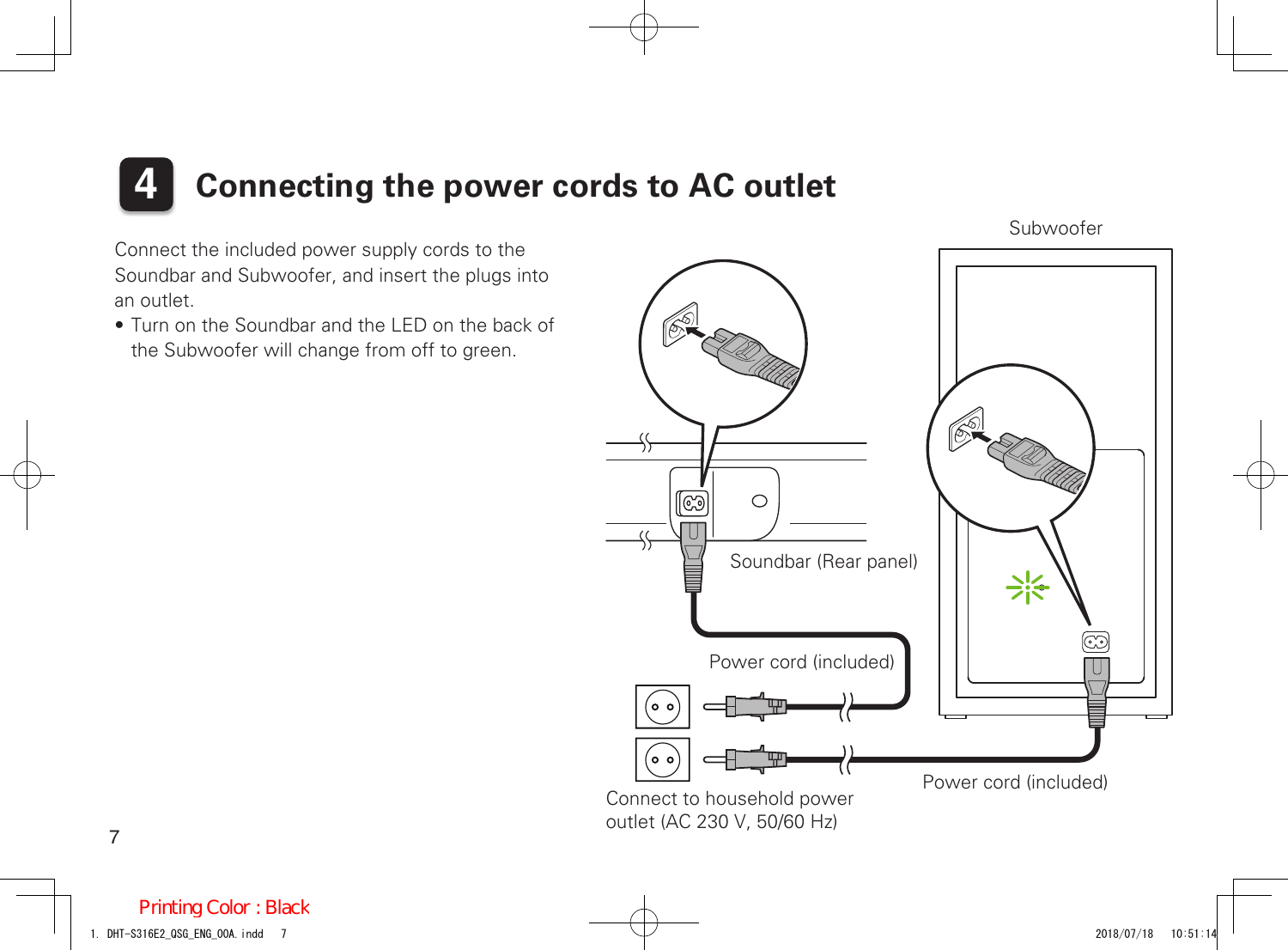

Turn on your TV.



• If you hear audio coming from TV's internal speaker, make sure TV speaker off or min volume.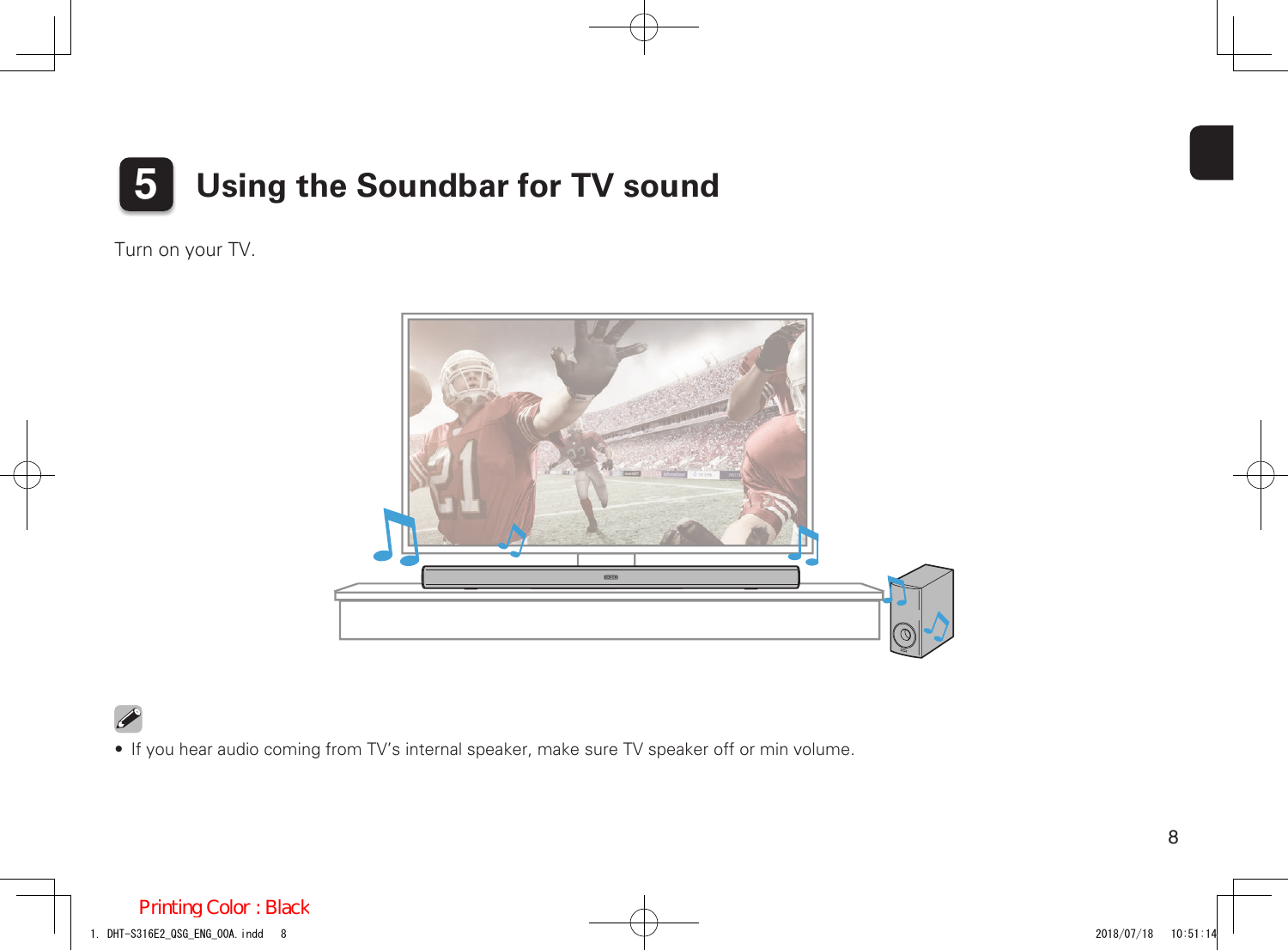## **6 Using the Soundbar for Bluetooth music streaming**

Before you can stream music from your Bluetooth device to the Soundbar, you must first "pair" the Soundbar and your device.

q Press the (Bluetooth) button on the Soundbar (or remote control unit) until the Bluetooth LED blinks in blue.

To pair additional devices, press and hold the  $\frac{*}{k}$  (Bluetooth) button to automatically enter pairing mode.

(2) Go to the Bluetooth settings on your device and make sure Bluetooth is turned ON.

 $(3)$  Select "DHT-S316".

• The Bluetooth LED turns blue to indicate that the Soundbar is being paired with your Bluetooth device.

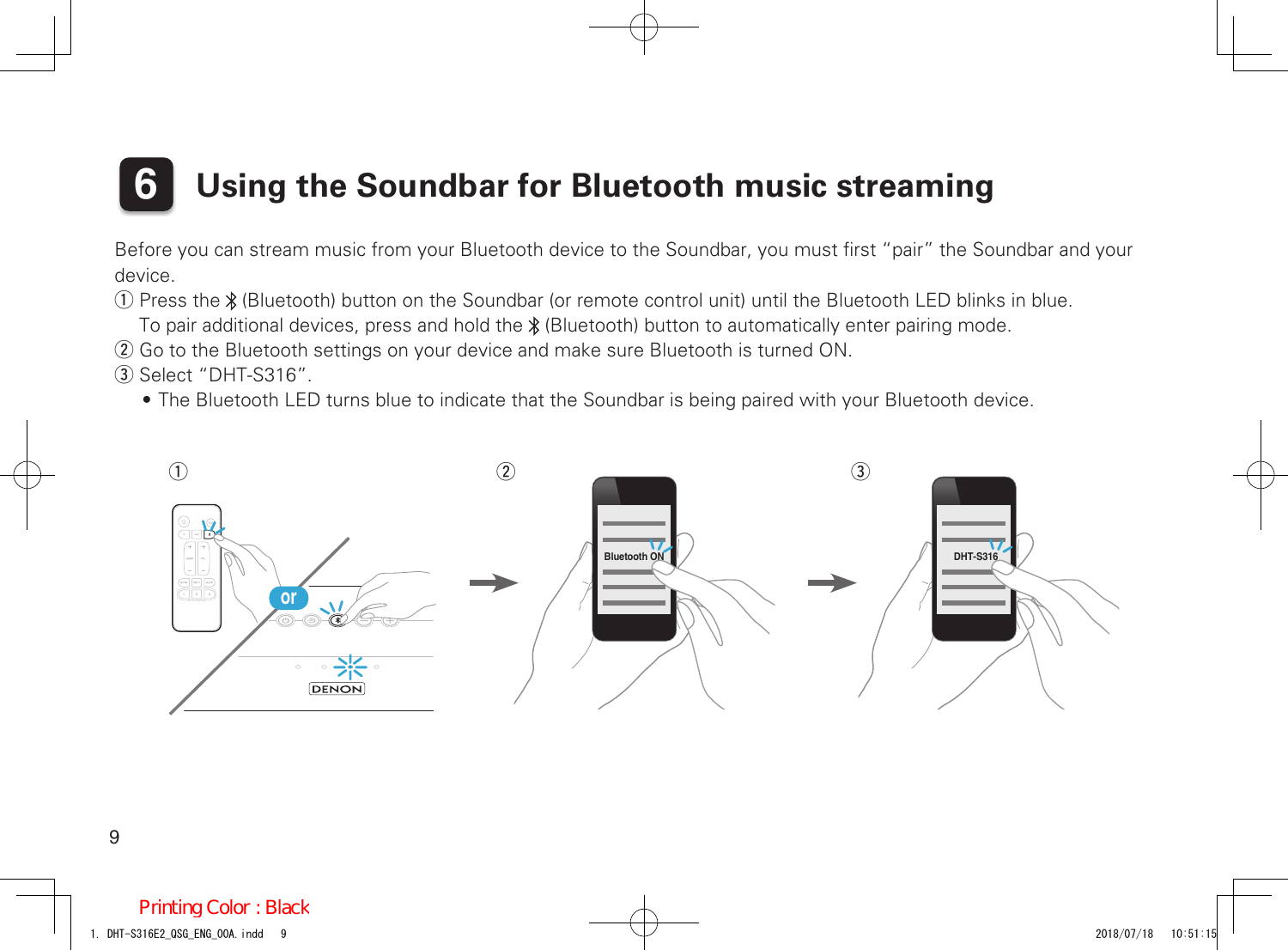## **Owner's Manual**

- For more information, visit www.denon.com
- Refer to the Online Manual for other functions information and operation procedure details. manuals.denon.com/DHTS316/EU/EN/



Online Manual